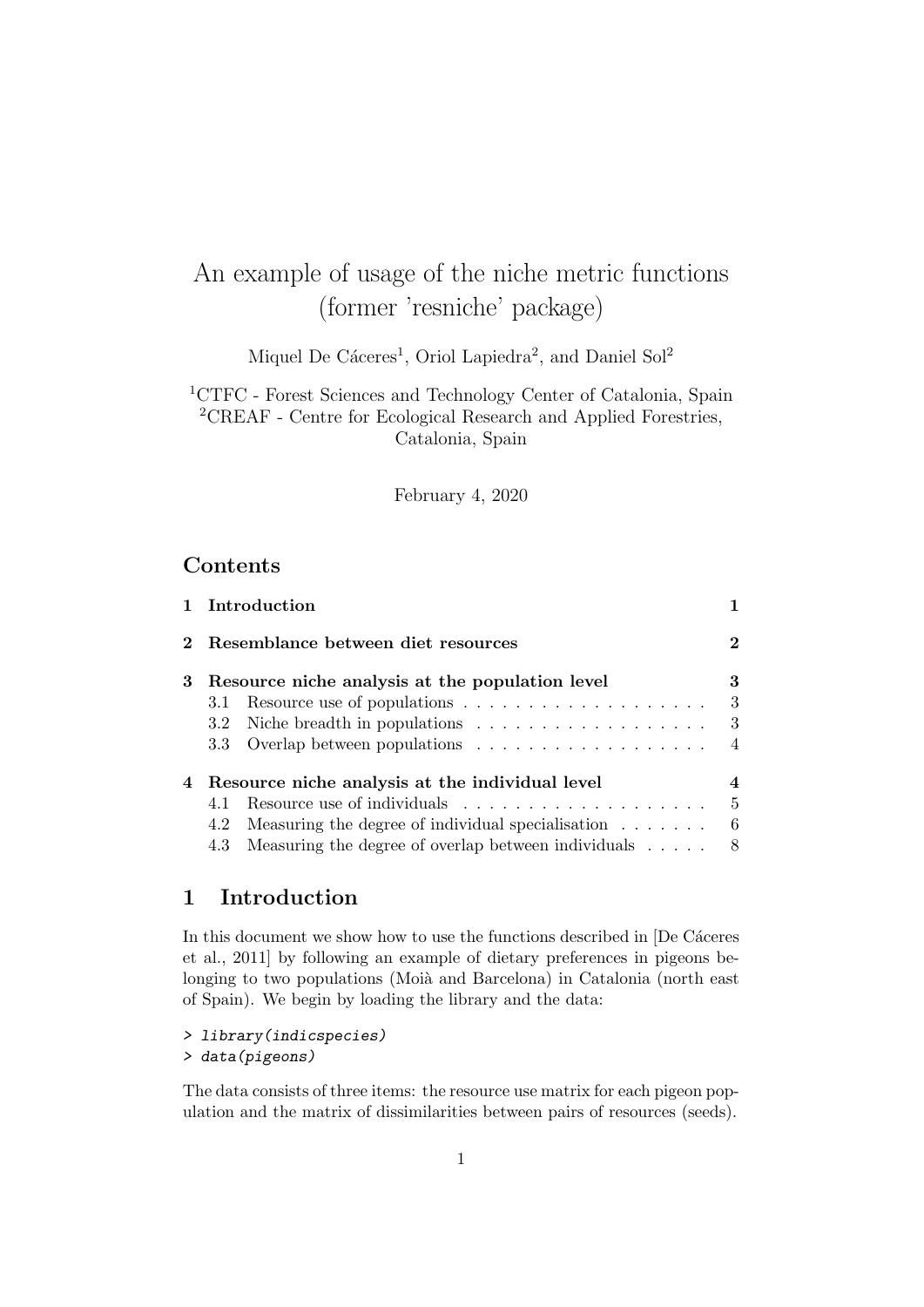$>$  1s() [1] "dfood" "diet.barcelona" "diet.moia"

# 2 Resemblance between diet resources

Before starting any resource niche calculation, we can inspect the matrix of dissimilarities between the  $r = 6$  resources, **D**:

> dfood

|                | Oats                                                    | Peas Popcorn | Soy Sunflower |
|----------------|---------------------------------------------------------|--------------|---------------|
| Peas 0.7029375 |                                                         |              |               |
|                | Popcorn 0.3706196 0.5070959                             |              |               |
|                | Soy 0.7738801 0.6645980 0.8638219                       |              |               |
|                | Sunflower 0.7656489 0.9773428 0.8784905 0.8669801       |              |               |
|                | Wheat 0.3948828 0.5705974 0.2836482 0.7740283 1.0000000 |              |               |

These can be summarized using a dendrogram. For example:

```
> plot(hclust(dfood, method="average"), h=-1, xlab="",
+ ylab="Distance", main="", sub="", ylim=c(0.2,1))
```


Some seeds are quite similar (e.g. popcorn, wheat or oats), whereas sunflower differs substantially from all other resources.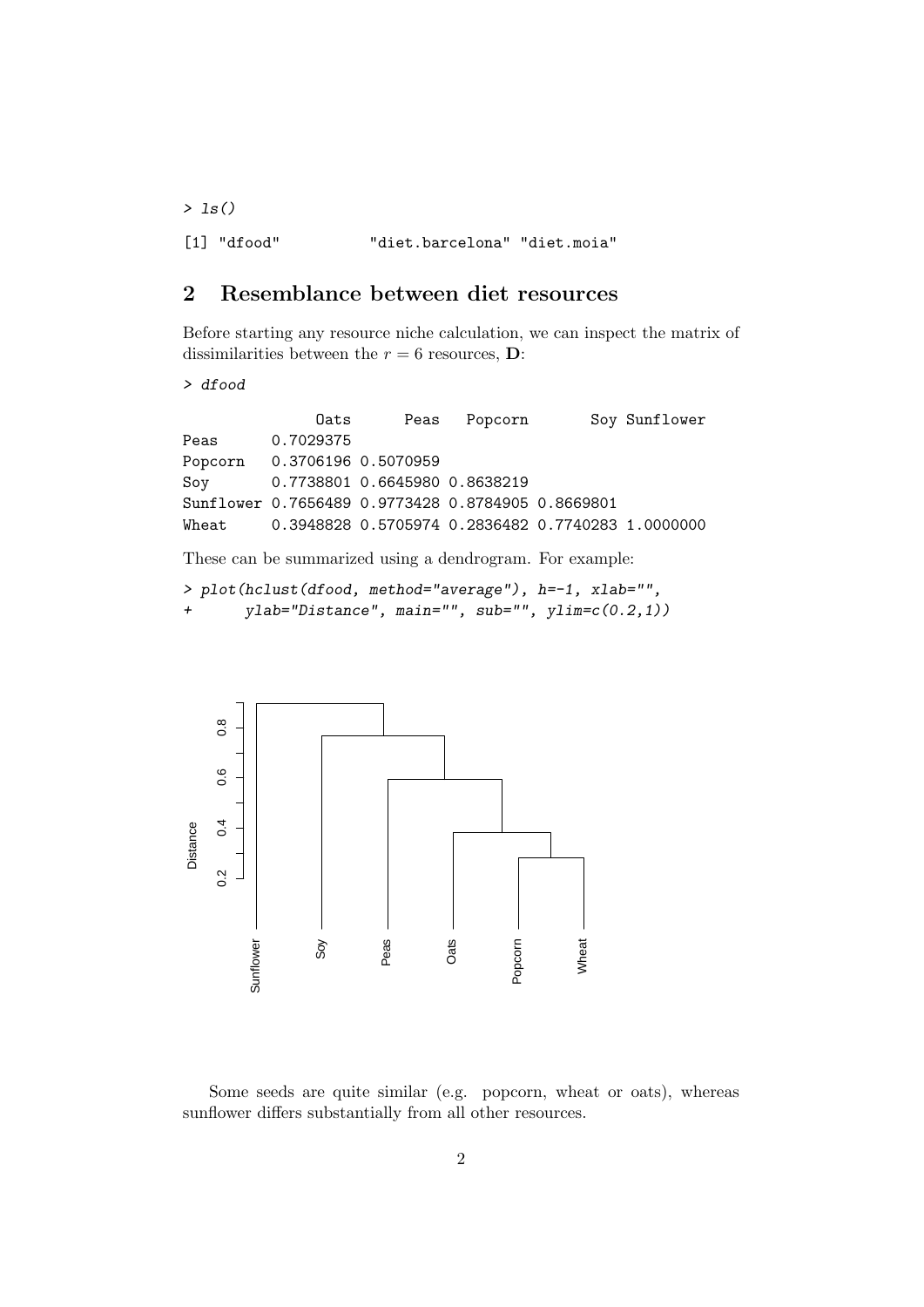## 3 Resource niche analysis at the population level

#### 3.1 Resource use of populations

We begin by showing the resource use data for pigeons of Barcelona and Moia, expressed as proportions (i.e., the vector f for each population):

```
> diet.pop.barcelona = colSums(diet.barcelona)
> round(diet.pop.barcelona/sum(diet.pop.barcelona), dig=3)
    Oats Peas Popcorn Soy Sunflower Wheat
   0.049 0.001 0.028 0.024 0.455 0.442
> diet.pop.moia = colSums(diet.moia)
> round(diet.pop.moia/sum(diet.pop.moia), dig=3)
    Oats Peas Popcorn Soy Sunflower Wheat
   0.002 0.018 0.091 0.045 0.054 0.791
```
Whereas pigeons in Moià feed almost exclusively on wheat, those of Barcelona combine wheat and sunflower seeds.

#### 3.2 Niche breadth in populations

We will determine the resource niche breadth of each of the two populations as  $[De Cáceres et al., 2011]$ :

$$
B_{pop} = (1/2) \sum_{j=1}^{r} \sum_{k=1}^{r} f_j f_k d_{jk}
$$

We first conduct our calculations without taking into account the resemblance between resources (which is equal to stating that  $d_{jk} = 1$  in all cases):

> nichevar(P=diet.barcelona, mode="single")

B LC UC Niche 0.2966578 0.2724042 0.3341242

> nichevar(P=diet.moia, mode="single")

```
B LC UC
Niche 0.1807663 0.09902878 0.2567257
```
In general, we can say that the niche breadth of the population in Moià is smaller than the niche breadth of the population in Barcelona. If we repeat the same calculations with the matrix of resource resemblance, we realize that the niche breadth of both populations becomes smaller: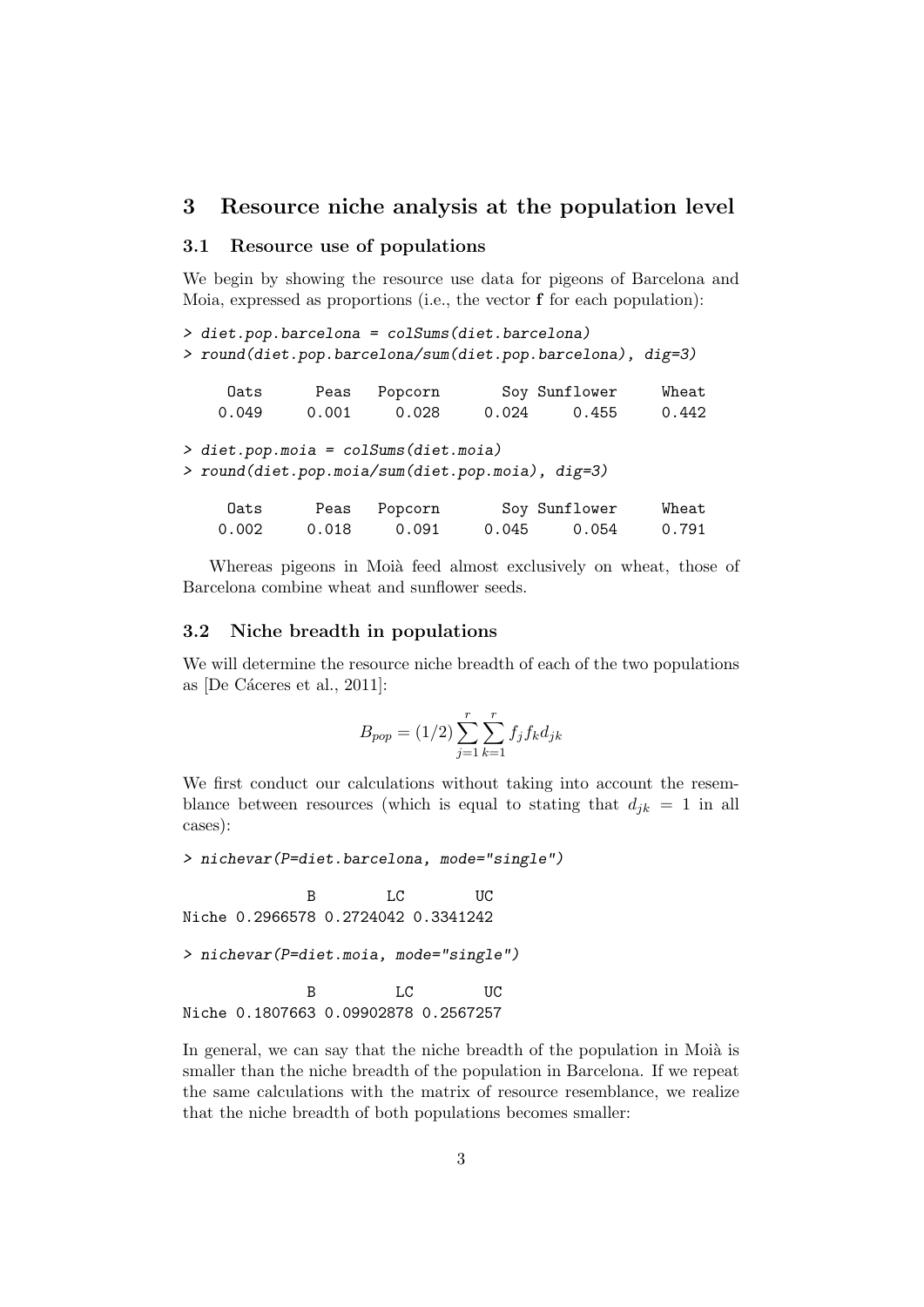```
> popvar.barcelona = nichevar(P=diet.barcelona, D=dfood,
+ mode="single")
> popvar.barcelona
            B LC UC
Niche 0.2453822 0.2314113 0.2588083
> popvar.moia= nichevar(P=diet.moia, D=dfood, mode="single")
> popvar.moia
            B LC UC
Niche 0.0853328 0.0274992 0.178616
```
The reason is that the first analysis was assuming that all resources were equally (and maximally) distinct, while the second analysis accounts for the similarity between some resources. Moreover, note that the niche breadth of Moià has decreased more than the niche breadth of Barcelona. This reflects that the resources being used by pigeons of Moià are more similar than the resources used by pigeons of Barcelona.

#### 3.3 Overlap between populations

We can now calculate the niche overlap between the two pigeon populations:

$$
O_{12} = \frac{\sum_{j=1}^{r} \sum_{k=1}^{r} f_{1j} f_{2k} (1 - d_{jk}^2)}{\sqrt{\sum_{j=1}^{r} \sum_{k=1}^{r} f_{1j} f_{1k} (1 - d_{jk}^2) \sum_{j=1}^{r} \sum_{k=1}^{r} f_{2j} f_{2k} (1 - d_{jk}^2)}}
$$

Using function nicheoverlap:

```
> nicheoverlap(P1=diet.barcelona, P2=diet.moia, mode="single")
```
O LC UC Overlap 0.7419319 0.4650763 0.9326946

> nicheoverlap(P1=diet.barcelona, P2=diet.moia, mode="single", D = dfood)

O LC UC Overlap 0.7912472 0.5382832 0.9493458

If we include the resemblance between resources, the degree of overlap increases, for the same reason that we obtained smaller niche breadth statistics when resemblances were included.

# 4 Resource niche analysis at the individual level

In this section, we perform a resource niche analysis at individual level. In particular, we are interested in assessing how much the resource niche of individuals differs from that of their corresponding population. For this, we need to calculate a measure of the degree of individual specialization.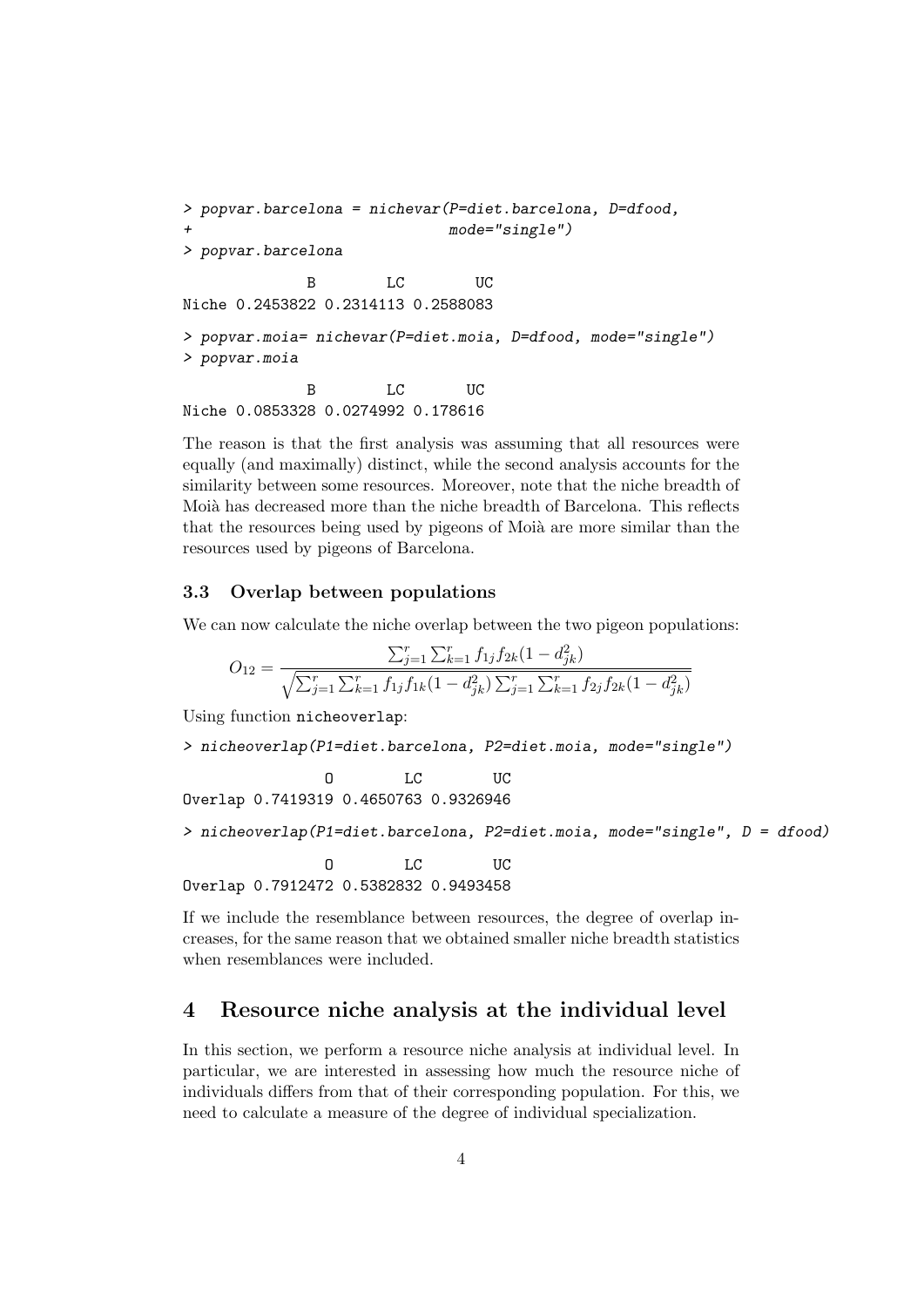#### 4.1 Resource use of individuals

We begin by showing the resource use data for all 23 pigeons in the sample from the Barcelona population, expressed as proportions (i.e., matrix  $\bf{F}$  for Barcelona):

| > round(sweep(diet.barcelona, 1, FUN="/", |                                  |                 |                                 |                 |                                       |                 |
|-------------------------------------------|----------------------------------|-----------------|---------------------------------|-----------------|---------------------------------------|-----------------|
| $\pmb{+}$                                 | rowSums(diet.barcelona)), dig=3) |                 |                                 |                 |                                       |                 |
|                                           |                                  |                 |                                 |                 |                                       |                 |
|                                           |                                  |                 |                                 |                 | Oats Peas Popcorn Soy Sunflower Wheat |                 |
| 1                                         |                                  | 0.00000.000     |                                 | 0.00000.000     |                                       | $0.020$ $0.980$ |
| 2                                         |                                  | 0.00000.000     |                                 | $0.000$ $0.000$ |                                       | 1.000 0.000     |
| 3                                         |                                  | 0.000 0.000     |                                 | $0.000$ $0.000$ |                                       | 1.000 0.000     |
| 4                                         |                                  |                 | $0.025$ 0.000 0.153 0.000       |                 |                                       | 0.00000.822     |
| 5                                         |                                  |                 | $0.000$ $0.000$ $0.000$ $0.000$ |                 | 0.965 0.035                           |                 |
| 6                                         |                                  |                 | $0.000$ $0.023$ $0.136$ $0.000$ |                 | 0.648 0.193                           |                 |
| 7                                         |                                  | $0.000$ $0.000$ |                                 | $0.000$ $0.000$ | 0.795 0.205                           |                 |
|                                           | 8 0.042 0.000                    |                 |                                 | $0.000$ $0.000$ |                                       | 0.00000.958     |
| 9                                         |                                  | 1.000 0.000     |                                 | $0.000$ $0.000$ |                                       | 0.00000.000     |
|                                           | 10 0.014 0.000                   |                 |                                 | $0.000$ $0.000$ |                                       | 0.014 0.973     |
|                                           | 11 0.000 0.000                   |                 |                                 | 0.00000.000     |                                       | 0.350 0.650     |
|                                           | 12 0.000 0.000                   |                 |                                 | $0.000\ 0.000$  |                                       | $0.047$ 0.953   |
|                                           | 13 0.000 0.000                   |                 |                                 | $0.000$ $0.000$ |                                       | 0.437 0.562     |
|                                           | 14 0.000 0.000                   |                 |                                 | 0.00000.000     |                                       | 0.389 0.611     |
|                                           | 15 0.000 0.000                   |                 |                                 | 0.00000.549     |                                       | $0.451$ $0.000$ |
|                                           | 16 0.000 0.000                   |                 |                                 | $0.000$ $0.000$ |                                       | 0.913 0.087     |
|                                           | 17 0.000 0.000                   |                 |                                 | $0.113$ $0.075$ |                                       | 0.755 0.057     |
|                                           | 18 0.000 0.000                   |                 |                                 | $0.043$ $0.000$ |                                       | 0.743 0.214     |
|                                           | 19 0.000 0.000                   |                 |                                 | $0.000\ 0.000$  |                                       | $0.667$ $0.333$ |
|                                           | 20 0.000 0.000                   |                 |                                 | $0.000\ 0.000$  |                                       | 0.367 0.633     |
|                                           | 21 0.000 0.000                   |                 |                                 | $0.000$ $0.000$ | 0.910 0.090                           |                 |
|                                           | 22 0.000 0.000                   |                 |                                 | 0.019 0.019     | 0.786 0.175                           |                 |
|                                           | 23 0.442 0.000                   |                 |                                 | 0.00000.000     |                                       | 0.00000.558     |

We see that most individuals in Barcelona feed on either sunflower or wheat, but there are some individuals (like pigeon 9) which prefer oats. Now we display the resource use data for the 19 pigeons representing the population in Moià (i.e., matrix  $\bf{F}$  for Moià):

> round(sweep(diet.moia, 1, FUN="/", + rowSums(diet.moia)), dig=3) Oats Peas Popcorn Soy Sunflower Wheat 1 0.000 0.000 0.000 0.324 0.000 0.676 2 0.000 0.000 0.000 0.012 0.000 0.988 3 0.000 0.000 0.000 0.000 0.000 1.000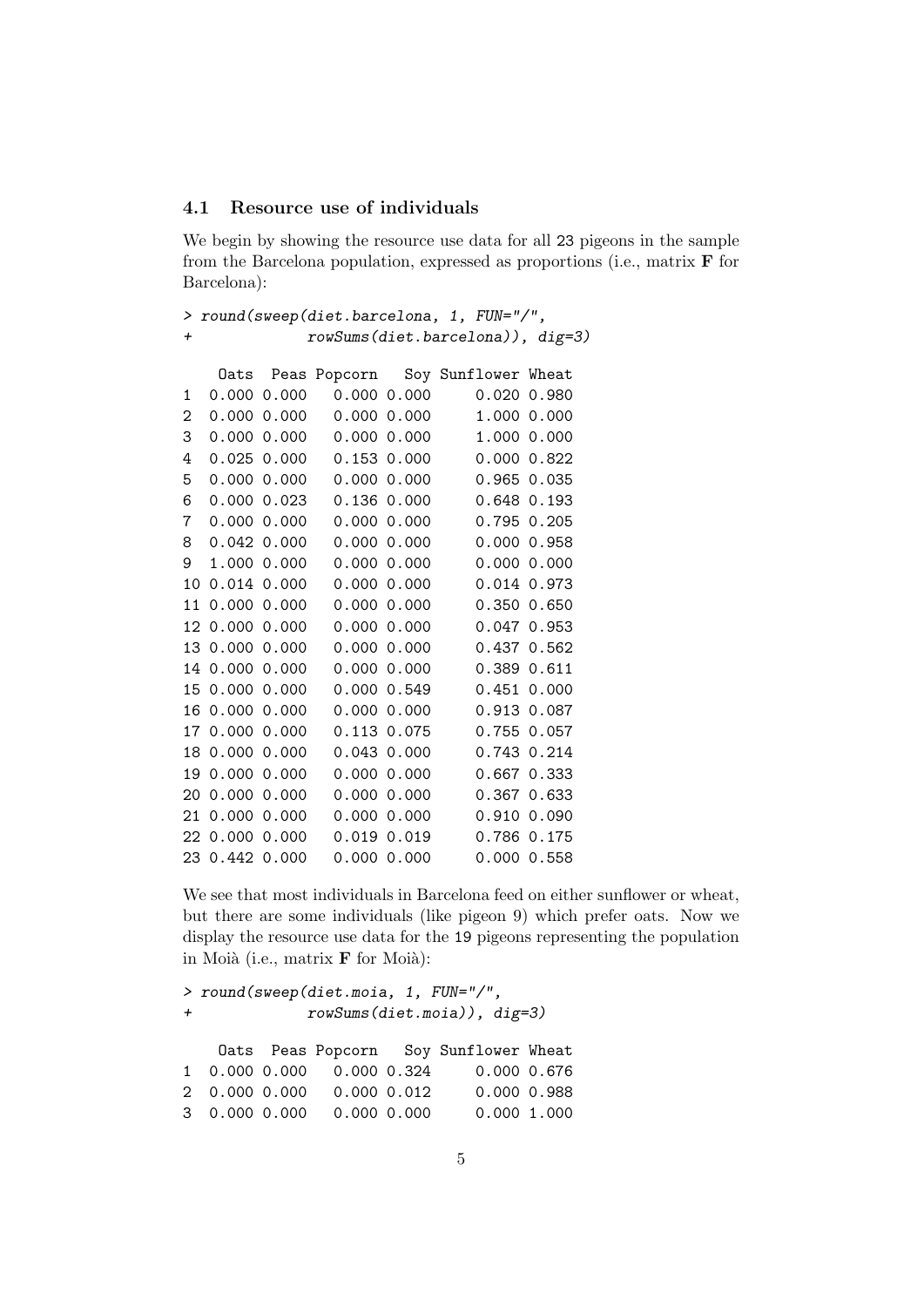| 4   | 0.00000.000    |  | 0.00000.000      |             | 0.000 1.000 |
|-----|----------------|--|------------------|-------------|-------------|
| 5   | 0.00000.000    |  | 0.00000.000      |             | 0.000 1.000 |
| 6   | 0.000 0.000    |  | 0.267 0.000      |             | 0.000 0.733 |
| 7   | 0.000 0.000    |  | 0.319 0.000      | 0.000 0.681 |             |
| 8   | 0.027 0.311    |  | 0.041 0.000      |             | 0.000 0.622 |
| 9   | 0.000 0.000    |  | 0.000 0.000      |             | 0.000 1.000 |
| 10. | 0.000 0.000    |  | 0.148 0.000      |             | 0.000 0.852 |
|     | 11 0.000 0.000 |  | $0.200 \, 0.000$ |             | 0.000 0.800 |
|     | 12 0.000 0.000 |  | 0.235 0.000      |             | 0.000 0.765 |
|     | 13 0.000 0.000 |  | 0.00000.000      |             | 0.000 1.000 |
|     | 14 0.000 0.000 |  | 0.119 0.339      |             | 0.136 0.407 |
|     | 15 0.000 0.000 |  | 0.000 0.000      |             | 0.000 1.000 |
|     | 16 0.000 0.000 |  | 0.000 0.000      |             | 0.000 1.000 |
|     | 17 0.000 0.000 |  | 0.430 0.000      |             | 0.000 0.570 |
|     | 18 0.000 0.000 |  | 0.000 0.000      |             | 0.583 0.417 |
| 19. | 0.000 0.000    |  | 0.000 0.000      |             | 1.000 0.000 |

Many pigeons from Moià feed on wheat seeds almost exclusively, but some of them have broader preferences.

#### 4.2 Measuring the degree of individual specialisation

We begin our resource niche analysis by calculating the niche breadth of each individual in the population,  $B_i$ :

$$
B_i = (1/2) \sum_{j=1}^{r} \sum_{k=1}^{r} f_{ij} f_{ik} d_{jk}
$$

We calculate the values for the individuals of both populations:

```
> indvar.barcelona<-nichevar(P=diet.barcelona, D=dfood)
> summary(indvar.barcelona)
```

```
B
Min. : 0.00000
1st Qu.:0.01755
Median :0.08153
Mean :0.11168
3rd Qu.:0.19890
Max. : 0.24609
> indvar.moia<-nichevar(P=diet.moia, D=dfood)
> summary(indvar.moia)
      B
Min. : 0.00000
```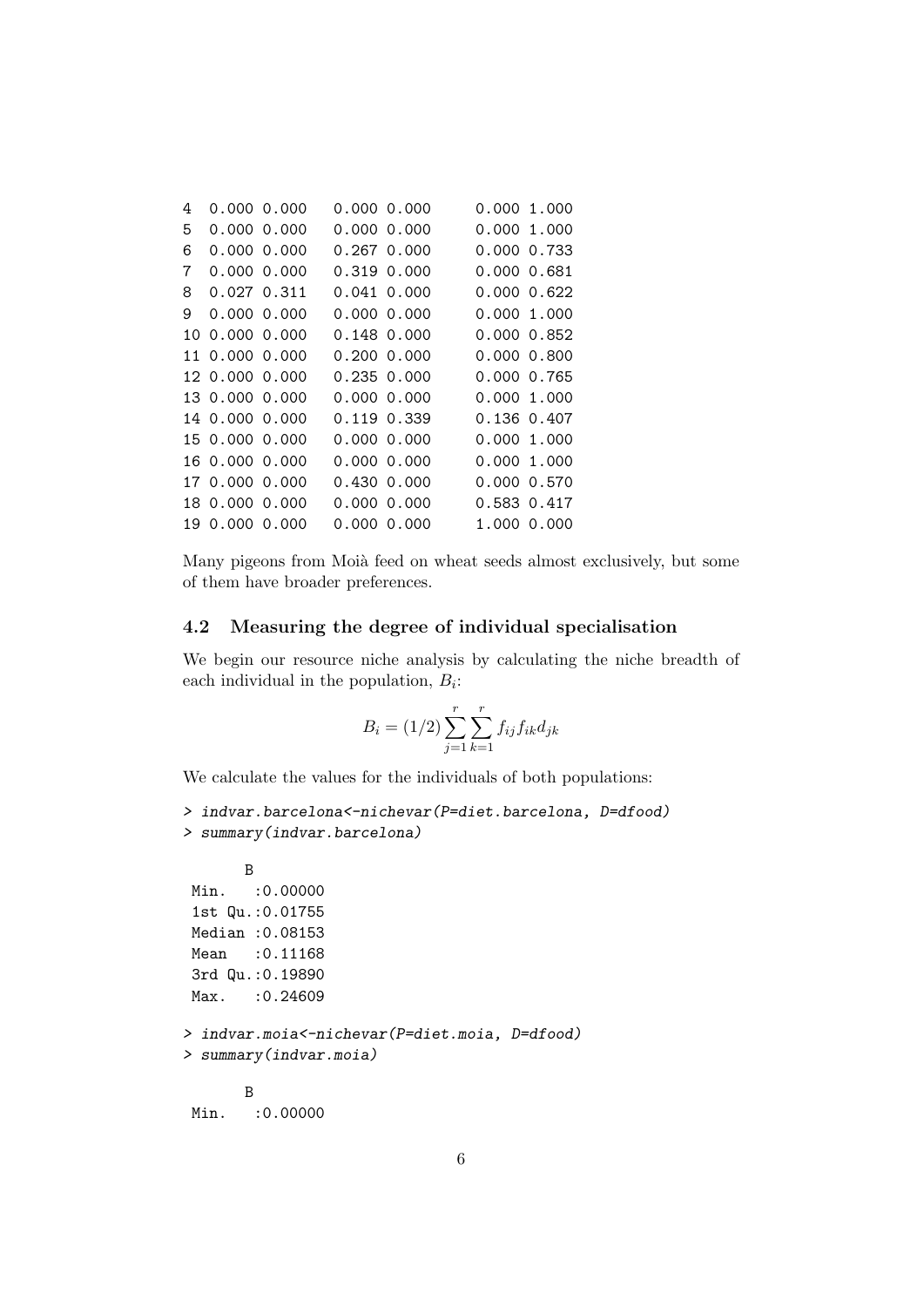|      | 1st Qu.: 0.00000 |
|------|------------------|
|      | Median : 0.01015 |
| Mean | :0.04031         |
|      | 3rd Qu.: 0.01861 |
| Max. | :0.24306         |

Most individuals have niche breadths that are smaller than the niche breadth of their corresponding population, although a few individuals in Moià have niche breadths larger than the population value. A niche breadth equal to zero indicates that only one resource is exploited.

We can compare the niche breadth values of the two populations using a non-parametric test.

#### > wilcox.test(indvar.barcelona\$B, indvar.moia\$B)

Wilcoxon rank sum test with continuity correction

```
data: indvar.barcelona$B and indvar.moia$B
W = 328, p-value = 0.005446
alternative hypothesis: true location shift is not equal to 0
```
The Wilcoxon test confirms that the niche breadth of pigeons in Barcelona is generally higher than that of pigeons in Moià, as we saw at the population level.

In order to calculate the degree of individual specialization, Bolnick et al. [2002] defined WIC/TNW, i.e. the ratio between the within individual component (i.e. average niche width) and the total niche width of the population. Similarly we define the following specialization measure, that takes into account the resemblance between resources:

$$
S_{pop} = \frac{\sum_{i=n}^{n} B_i/n}{B_{pop}}
$$

where  $B_i$  is the niche breadth of each individual, and  $B_{pop}$  is the niche breadth of the population. Note that it is possible that  $B_i$  values can be larger than  $B_{pop}$ . However, we do not expect the average of  $B_i$  values to be larger than  $B_{pop}$ . If we calculate  $S_{pop}$  for the two populations we have:

> Spec.barcelona = mean(indvar.barcelona\$B)/popvar.barcelona\$B > Spec.barcelona

```
[1] 0.4551234
```

```
> Spec.moia = mean(indvar.moia$B)/popvar.moia$B
> Spec.moia
```
[1] 0.4723618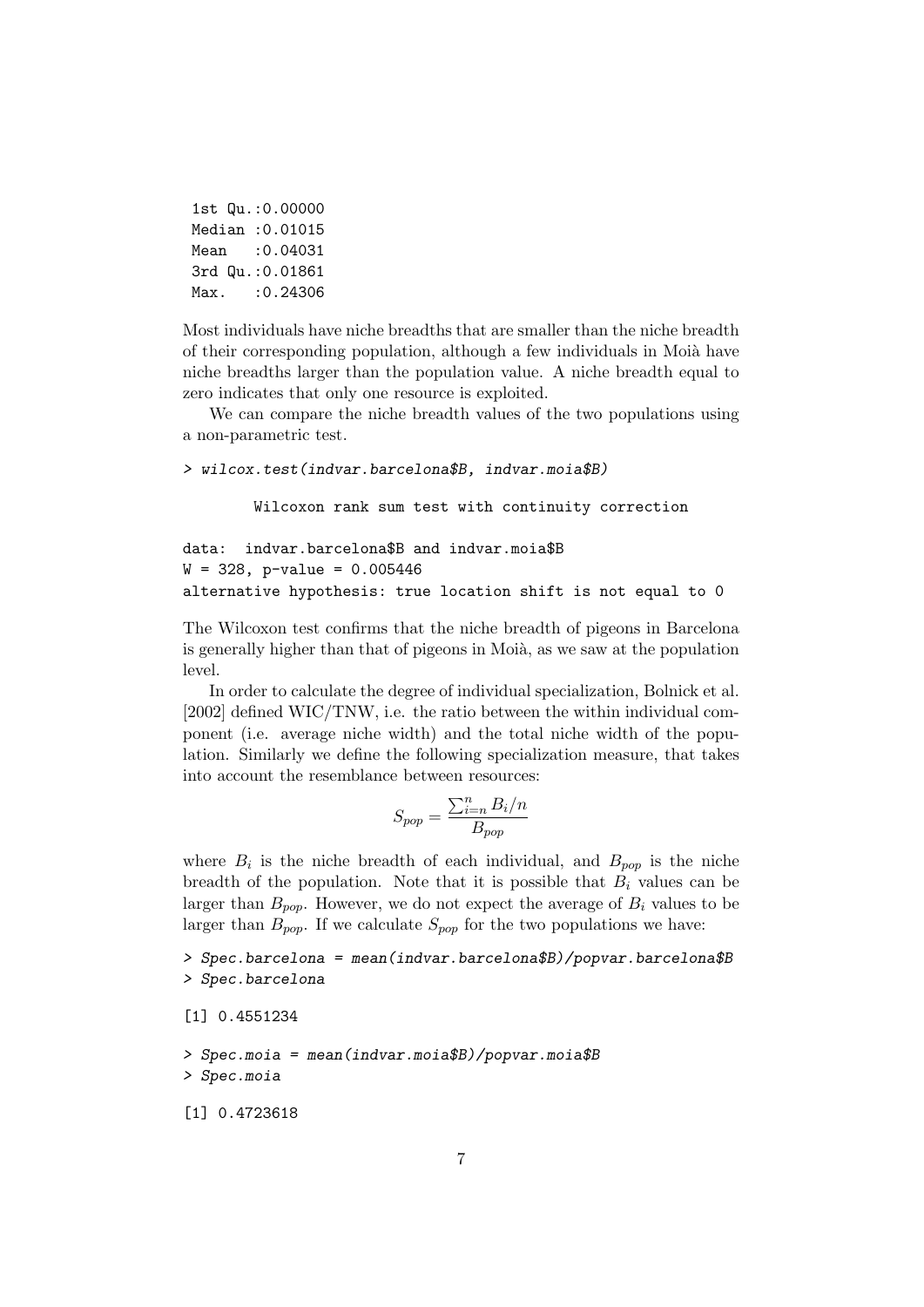Surprisingly, the degree of specialization in Moià seems slightly higher than that in Barcelona. To see whether this holds statistically, we can calculate the degree of specialization of each individual:

$$
S_i = \frac{B_i}{B_{pop}}
$$

which, in R, is:

> Spec.ind.barcelona = indvar.barcelona\$B/popvar.barcelona\$B > Spec.ind.moia = indvar.moia\$B/popvar.moia\$B

Finally, we compare this two vectors in a Wilcoxon test:

> wilcox.test(Spec.ind.barcelona, Spec.ind.moia)

Wilcoxon rank sum test with continuity correction

```
data: Spec.ind.barcelona and Spec.ind.moia
W = 277, p-value = 0.1392
alternative hypothesis: true location shift is not equal to 0
```
Which tells us that those differences in individual specialization are not statistically significant.

#### 4.3 Measuring the degree of overlap between individuals

The idea of this section is to determine how much the niche of each individual overlaps with the niche of other individuals in the population. This can be done by calling function nicheoverlap in the 'pairwise' mode:

```
> O.barcelona = nicheoverlap(diet.barcelona,D=dfood, mode="pairwise")
> O.moia = nicheoverlap(diet.moia,D=dfood, mode="pairwise")
```
These calls to nicheoverlap return a symmetric square matrix with as many rows and columns as individuals in the resource use data frame. Each cell value in the symmetric matrix is the overlap between two individuals of the population. Using these matrices we can derive the average overlap in each population:

> mean(O.barcelona[lower.tri(O.barcelona)])

[1] 0.6726374

> mean(O.moia[lower.tri(O.moia)])

[1] 0.8438816